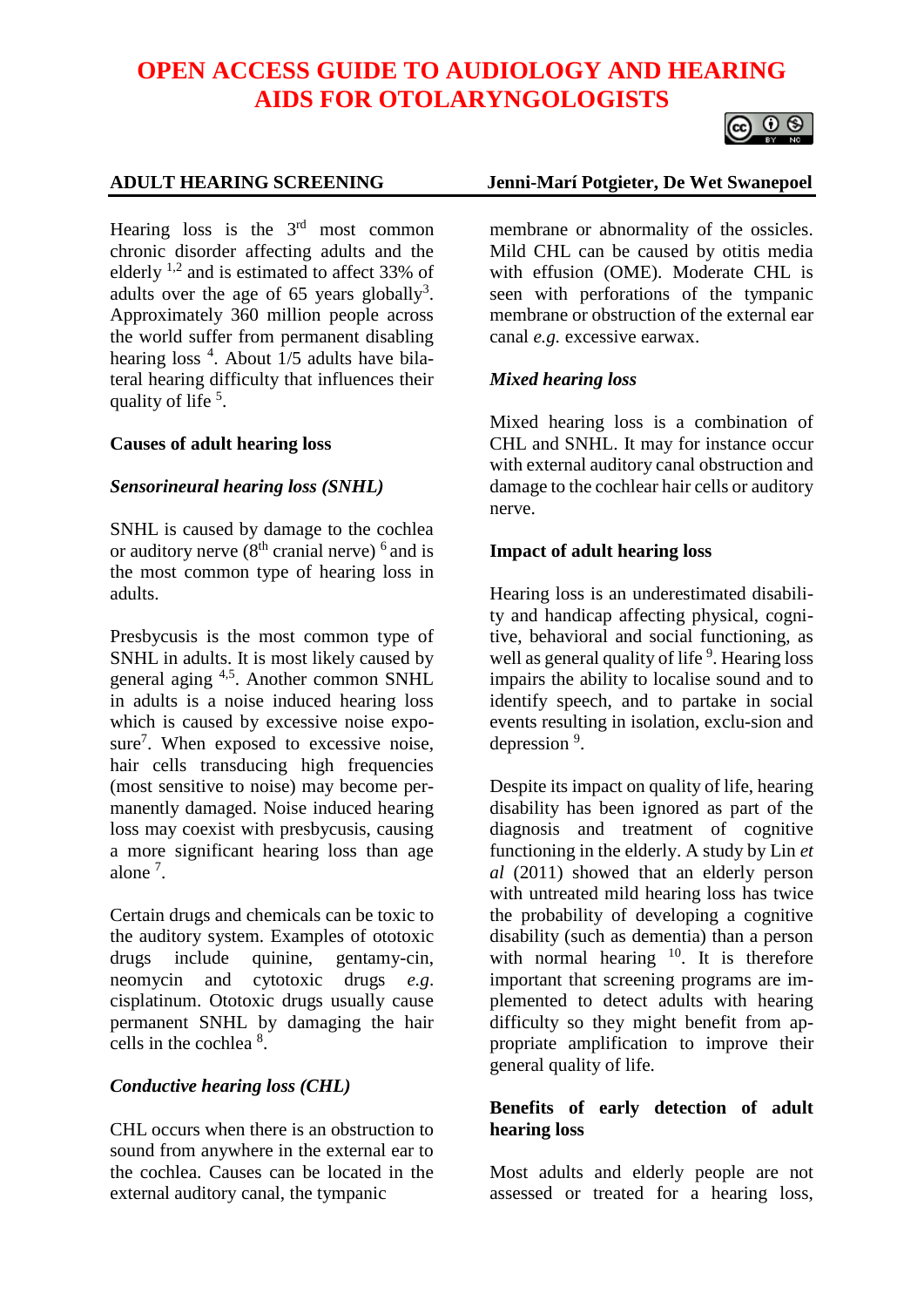despite the impact that hearing loss has on health  $1,2$ . Even though the impact of hearing loss can be reduced by using amplification devices such as hearing aids, FM microphones and assistive listening devices, people are reluctant to seek hearing healthcare because of poor self-esteem <sup>11</sup>. Hearing health should therefore follow a holistic approach by including the relatives during counseling and aural re-habilitation sessions <sup>12</sup>. Creating a suppor-tive environment will assist with early acceptance of hearing disability and demonstrate the ability to improve quality of life, cognitive functioning and delay the onset of auditory deprivation  $9,13,14$ . A screening program could aid with early identification of hearing loss to ensure optimal diagnosis, treatment and counseling 3,15,16,17.

# *The remainder of this chapter deals with guidelines for hearing screening and the available hearing screening options.*

#### **Guidelines for developing an adult hearing screening program**

An adult hearing screening program aims to detect a hearing impairment and to refer adults or the elderly for further evaluation. *Table 1* summarizes 7 processes that need to be considered before implementing an adult hearing screening program.

| <b>Process</b>              | Guidelines for implementing a hearing                                                                                                                                                                                                                                                                                                                                                       |  |  |  |  |  |
|-----------------------------|---------------------------------------------------------------------------------------------------------------------------------------------------------------------------------------------------------------------------------------------------------------------------------------------------------------------------------------------------------------------------------------------|--|--|--|--|--|
|                             | screening program                                                                                                                                                                                                                                                                                                                                                                           |  |  |  |  |  |
| 1                           | Implemented at any facility in need of<br>hearing screening services, e.g. private au-<br>diology practice, clinic, hospital or nursing<br>home                                                                                                                                                                                                                                             |  |  |  |  |  |
| $\mathcal{D}_{\mathcal{L}}$ | Audiologist remains responsible to manage<br>and develop the hearing screening pro-gram.<br>The following needs to be considered before<br>implementing a hearing screening program:<br>Ensure that patient records are kept and<br>that confidentiality is maintained<br>Test results must be sensitive for a<br>hearing loss<br>PASS and REFER criteria for results<br>should be specific |  |  |  |  |  |

|   | Check and calibrate equipment an-<br>nually to avoid malfunction, inaccu-rate<br>results and appropriate referral<br>Test environment must be hygienic and<br>equipment cleaned to avoid infections                                                                                                                                                                                                                                                                                                                                                                                                                                                                                     |
|---|-----------------------------------------------------------------------------------------------------------------------------------------------------------------------------------------------------------------------------------------------------------------------------------------------------------------------------------------------------------------------------------------------------------------------------------------------------------------------------------------------------------------------------------------------------------------------------------------------------------------------------------------------------------------------------------------|
| 3 | Personnel at various facilities can be trained<br>administer the hearing screening pro-<br>to<br>gram. The following need to be considered<br>during training:<br>Personnel need to be trained by the<br>audiologist to operate and manage the<br>screening equipment<br>Appropriate testing procedures must be<br>followed to obtain accurate results<br>Suitable feedback of results and coun-<br>seling should be provided<br>Apply infection control<br>Patient confidentiality should be main-<br>tained at all times<br>Audiologist remains responsible and<br>liable for the screening program and<br>must supervise and support personnel<br>administering the screening tests. |
| 4 | Hearing screening programs should not only<br>detect hearing loss, but identify patients<br>willing to seek treatment. The ideal hearing<br>screening patient is someone who might<br>possibly suffer from hearing loss who is<br>motivated to meet the diagnostic evaluation<br>appointment and seek treatment                                                                                                                                                                                                                                                                                                                                                                         |
| 5 | Healthcare facilities implementing a hear-<br>ing screening program should be able to<br>cope with and manage such a program. A<br>hearing screening program should be cost<br>and time effective. Appropriate diagnostic<br>services should be established prior to<br>development of a hearing screening pro-<br>gram                                                                                                                                                                                                                                                                                                                                                                 |
| 6 | A hearing screening program should be<br>implemented on a trial basis to determine the<br>effectiveness of the hearing screening<br>program. The trial should establish whether<br>the program leads to successful follow-up<br>evaluations                                                                                                                                                                                                                                                                                                                                                                                                                                             |
| 7 | Each hearing screening program is unique,<br>therefore the audiologist needs to evaluate<br>the program on an ongoing basis to identify<br>factors<br>correct<br>that<br>may<br>obstruct<br>and<br>optimum program performance and patient<br>care                                                                                                                                                                                                                                                                                                                                                                                                                                      |

*Table 1: Guidelines for developing and implementing hearing screening programs 18,19,20*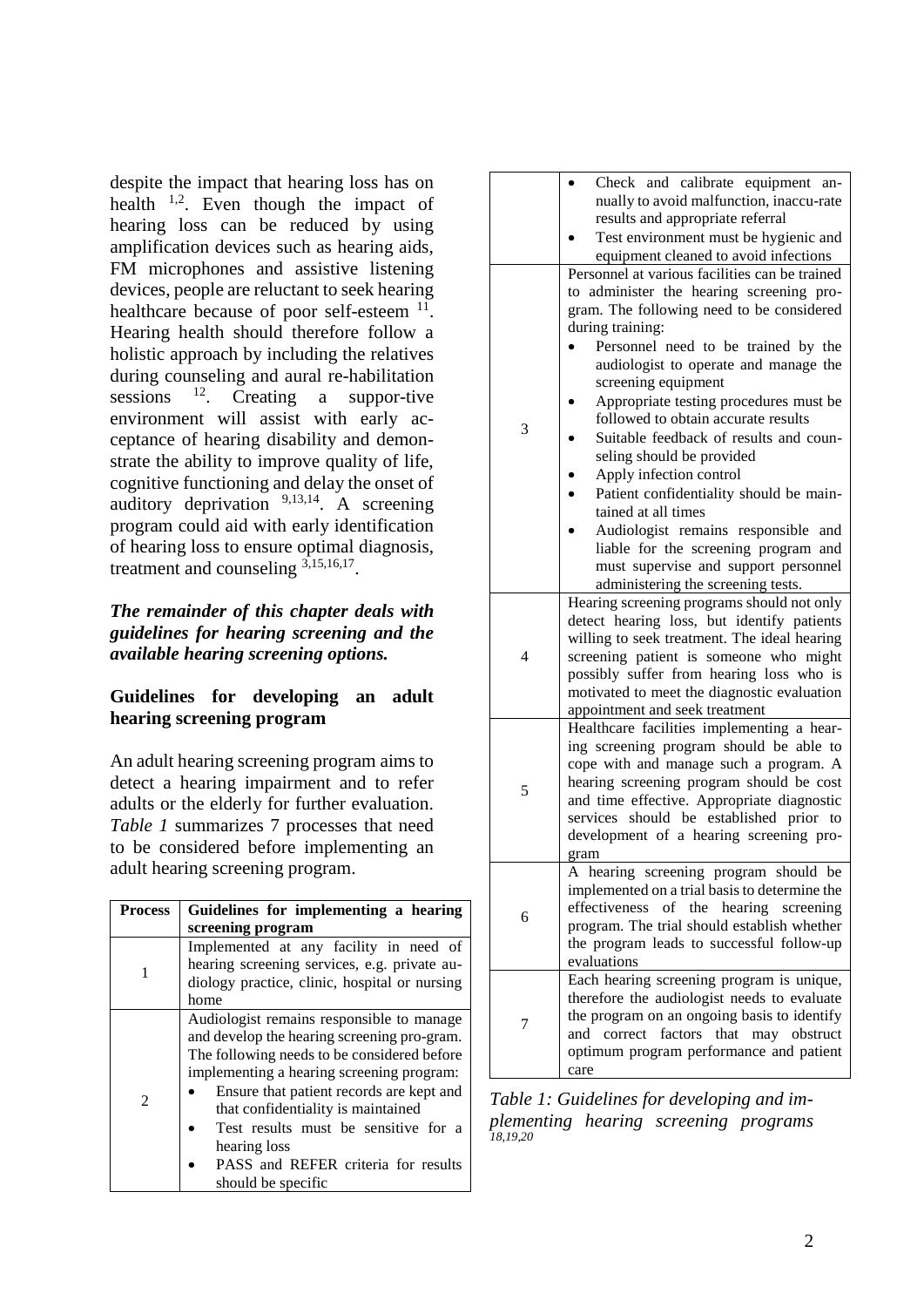# **Target disorder for adult hearing screening**

The purpose of an adult hearing screening program is to identify patients who are unable to hear normally and is willing to seek treatment. Adult hearing screening may be directed to detect a range of different degrees of hearing loss depending on the target disorder. For detecting mild losses a criteria of pure tone thresholds greater than 25 dB HL may be used or in more resource constrained environments it may need to focus on identifying people with a disabling hearing loss. A disabling hearing loss for adults, as defined by the WHO (2012), is described as a loss in the better ear greater than 40 dB HL at the averaged pure-tone thresholds of 500, 1000,  $2000$  and  $4000$  Hz  $^{21}$ . The recommended pure-tone hearing screening procedure and cut-off value are discussed in the pure-tone screening section of this chapter.

### **Hearing screening test options**

Hearing loss in adults can be identified at an early stage by using a number of hearing screening technologies or techni-ques. The basic hearing screening proce-dures should include a self-reported hearing loss questionnaire, otoscopy and a hearing test that is easy to administer and that is specific  $4.7$ . The techniques that will be discussed include self-reported hearing loss questionnaires, pure-tone screening, otoacoustic emissions and speech-in-noise hearing screening tests <sup>16,22</sup>.

#### *1. Self-reported hearing loss questionnaires*

Various self-reported hearing loss questionnaires have been developed to detect hearing impairment. Self-reported hearing loss questionnaires are very effective detection tools but are likely to miss milder hearing losses <sup>23</sup>. Examples include a single question about hearing ("do you think you have a hearing loss?"), the *Hearing Handicap Inventory for Elderly: Screening version (HHIE-S)*, *Social Hearing Handicap Index*, *Hearing Perfor-mance Inventory* and the *Hearing Handicap Inventory for Adults (HHIA).* Even a simple question on how a person perceives their own hearing may be as ef-fective as a questionnaire <sup>16</sup>. Also, a person who selfreports hearing loss is more likely to be a good candidate for intervention than a person who denies hearing difficulty due to poor motivation <sup>16</sup>.

The *HHIE-S questionnaire* has been used as an example of a self-reported hearing loss questionnaire *(Figure 1)*. The *HHIE-S* was designed to be used at various facilities with non-institutionalized adults. It is also helpful in cases of profound hearing loss when a patient is unable to follow an oral case history. The *HHIE-S* has 10 questions developed to assess the social and emotional challenges of living with an untreated hearing loss. The higher the HHIE-S score, the more severe the hearing  $loss$ <sup>24</sup>.

|       |                                                                                                          | Yes | Sometimes | No  |
|-------|----------------------------------------------------------------------------------------------------------|-----|-----------|-----|
|       |                                                                                                          | (4) | (2)       | (0) |
| $E-1$ | Does a hearing problem<br>cause you to feel embar-<br>rassed when meeting new<br>people?                 |     |           |     |
| $E-2$ | Does a hearing problem<br>cause you to feel frustrated<br>when talking to members of<br>your family?     |     |           |     |
| $S-3$ | Do you have difficulty<br>hearing when<br>someone<br>speaks in a whisper?                                |     |           |     |
| $E-4$ | Do you feel handicapped by<br>a hearing problem?                                                         |     |           |     |
| $S-5$ | Does a hearing problem<br>cause you difficulty when<br>visiting friends, neigh-<br>bours, or relatives?  |     |           |     |
| $S-6$ | Does a hearing problem<br>cause you to attend reli-<br>gious services less often<br>than you would like? |     |           |     |
| $E-7$ | Does a hearing problem<br>cause you to have argu-                                                        |     |           |     |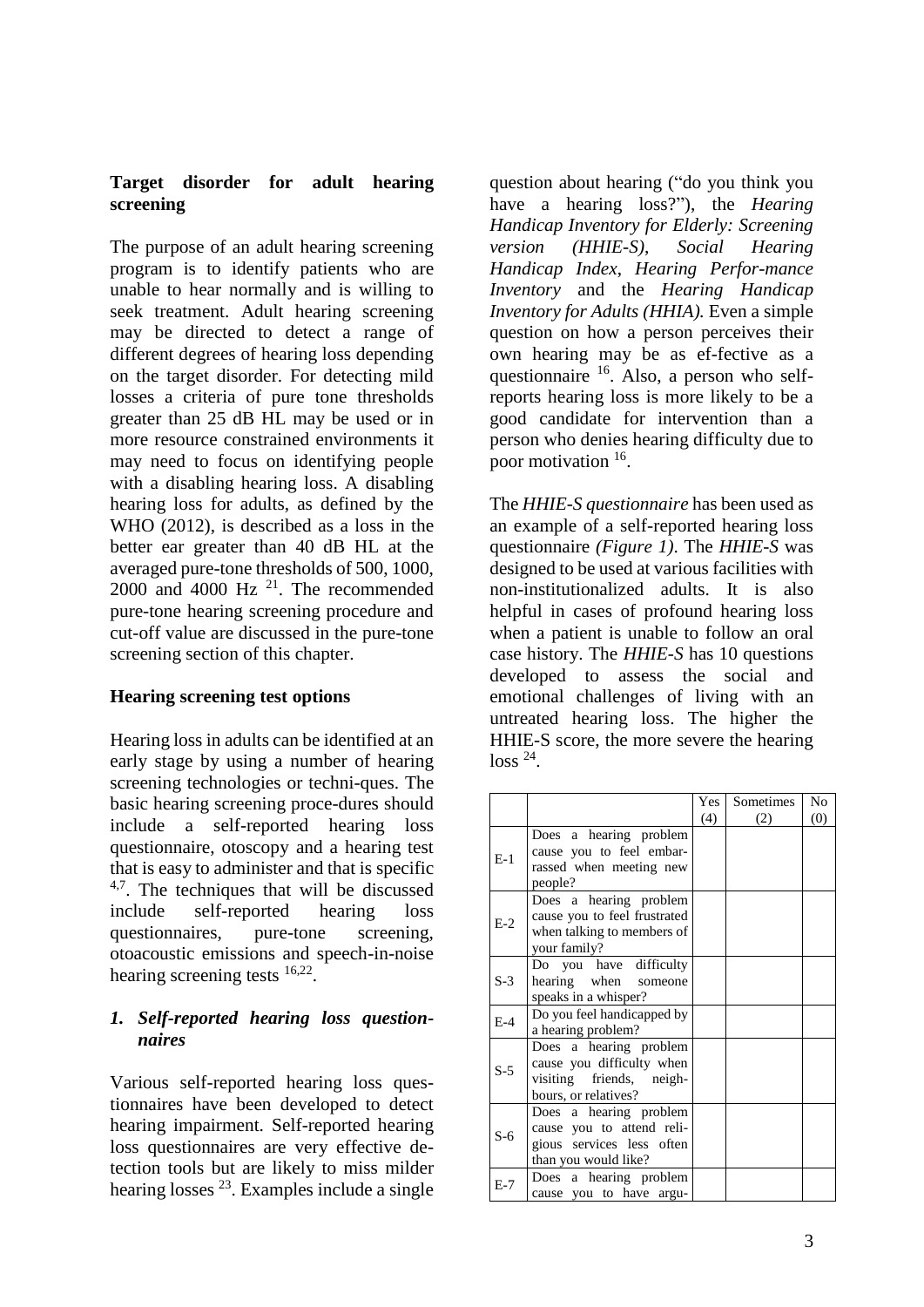|        | ments with family mem-<br>bers?                                                                            |  |  |
|--------|------------------------------------------------------------------------------------------------------------|--|--|
| $S-8$  | Does a hearing problem<br>cause you difficulty when<br>listening to the TV or radio?                       |  |  |
| $E-9$  | Do you feel that any<br>difficulty with your hearing<br>limits or hampers your<br>personal or social life? |  |  |
| $S-10$ | Does a hearing problem<br>cause you difficulty when in<br>a restaurant with relati-ves<br>or friends?      |  |  |

Total Score (E & S):…………..………. Subtotal Social (S):……………………. Subtotal Total Emotional (E):………….

0-8: No referral 10-24: Moderate handicap 26-40: Refer

#### *Figure 1: HHIE-S questionnaire*

Advantages of a self-reported hearing loss questionnaire:

- Affordable and time-effective
- Can be placed at any health care facility
- Can be an effective way to detect greater-than-mild hearing loss
- Appropriate referrals can be made based on the outcome scores
- A person that indicates a hearing impairment is more likely to approve rehabilitation

Disadvantages of a self-reported hearing loss questionnaire:

- The person conducting the questionnaire needs to be literate
- A self-reported hearing loss questionnaire is insensitive to mild hearing loss 16

# *2. Free field voice testing*

In underserved settings without audiological equipment, clinicians can revert to free field voice testing. Whilst its accuracy may be compromised by several factors, if conducted under controlled conditions such as specified in the chapter entitled [Clinical](https://vula.uct.ac.za/access/content/group/27b5cb1b-1b65-4280-9437-a9898ddd4c40/Clinical%20assessment%20of%20hearing%20with%20free%20field%20voice%20testing%20and%20tuning%20forks.pdf)  [assessment of hearing: free field voice](https://vula.uct.ac.za/access/content/group/27b5cb1b-1b65-4280-9437-a9898ddd4c40/Clinical%20assessment%20of%20hearing%20with%20free%20field%20voice%20testing%20and%20tuning%20forks.pdf) 

[testing & tuning forks](https://vula.uct.ac.za/access/content/group/27b5cb1b-1b65-4280-9437-a9898ddd4c40/Clinical%20assessment%20of%20hearing%20with%20free%20field%20voice%20testing%20and%20tuning%20forks.pdf) it may be a useful tool.

#### *3. Pure-tone screening*

Pure-tone screening is the most common method used to determine hearing ability at a specific intensity (25 dB HL / 40 dB HL for a disabling hearing loss) across specified octave frequencies (500, 1000 and 4000 Hz)  $^{18}$ . The following are guidelines how to perform pure-tone hearing screening.

#### *Preparation*

1. Seat the patient facing away from the screener (*Figure 2)*



*Figure 2: Hearing screening setup.*

- 2. Give test instructions before placing the earphones on the patient
- 3. Tell the patient that different tones will be played
- 4. Instruct the patient to respond to each tone heard by either raising a hand or respond by saying "yes"
- 5. Confirm that the patient understands what is expected of him/her during the test

### *Pure-tone hearing screening*

- 1. Conduct pure-tone screening in a quiet room
- 2. Place the earphones over the patient's ears. Take note to place the RED earphone on the RIGHT ear and the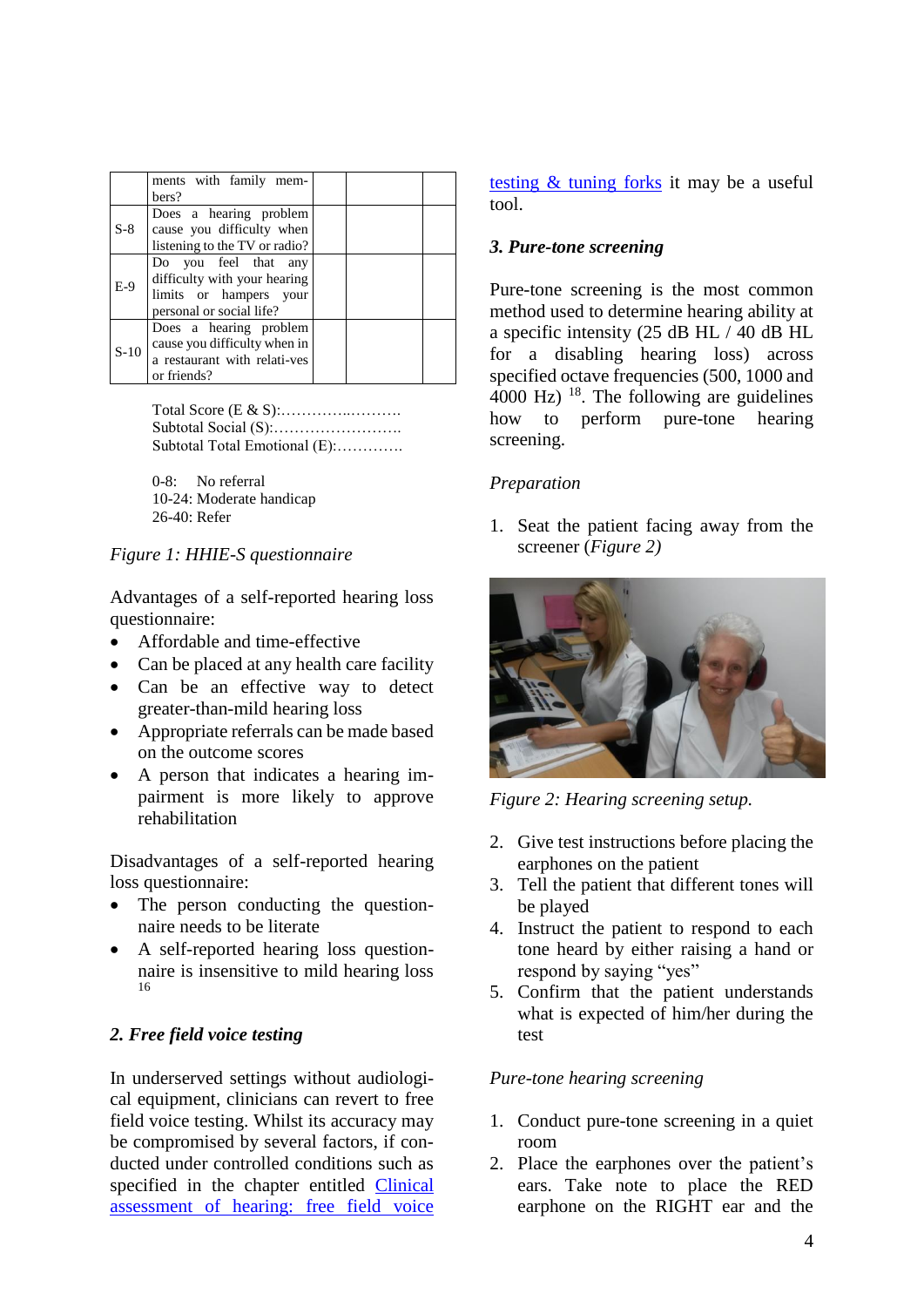BLUE earphone on the LEFT ear *(Figure 3)*

- 3. Set the loudness dial of the screener at 25dB
- 4. Present the stimulus twice at 25dB as short tones
- 5. Do not present the stimulus in such a way that the patient notices a rhythmic pattern in stimulus presentation
- 6. Screen frequencies 500, 1000 and 4000Hz at 25dB
- 7. The screening test is PASSED if a response is obtained at 25dB across the screening frequencies (500, 1000 and 4000Hz)
- 8. The screening test is FAILED if no responses are obtained at any of the screening frequencies (500, 1000 and 4000Hz) at 25dB



*Figure 3: An example of audiometric headphones where the red earphone is placed on the right ear and the blue earphone is placed on the left ear.*

Advantages of pure-tone audiometry hearing screening include:

- Testing can be done at old-aged homes, clinics or any other facility
- Test results are ear specific
- Test results are specific
- It is time-efficient
- Equipment is portable

Disadvantages include:

• Testing must be conducted in a quiet room

- Errors are likely when an inexperienced screener conducts the test
- Pure-tone screening equipment is expensive due to calibration costs
- Pure-tone screening equipment should be calibrated once a year

#### *4. Otoacoustic Emissions (see chapter about OAE´s)*

OAEs are an alternative screening method for children when behavioural responses *e.g.* using pure-tone screening, are not possible. OAE screening is not for adults, however it may be used in certain instances. It may be appropriate to screen adults with OAEs he/she is unable to respond to pure-tones or complete a self-reported hearing loss questionnaire *e.g.* with dementia or illiteracy. The test is easy to administer with a single probe inserted into the external ear canal of the test ear. OAEs are objective and require no response from the patient. It takes about 2 minutes to test each ear providing a PASS or REFER <sup>18</sup>. It is important to note that OAEs disappear when a patient has mild hearing loss. OAE testing is also affected by the status of the external and middle ear, *e.g.* with OME<sup>18</sup>.

Advantages of OAEs:

- Objective hearing screening
- Test is ear specific
- Potential to detect hearing loss
- An expert is not needed to administer the test
- Time efficient
- Relatively cost effective.
- Portable

Disadvantages:

- No information is obtained on the degree of hearing loss
- Does not test full hearing, but only cochlear outer hair cell function <sup>25</sup>
- Not recommended as a screening tool in adults as OAE's are a suggested tool for new-born hearing screening.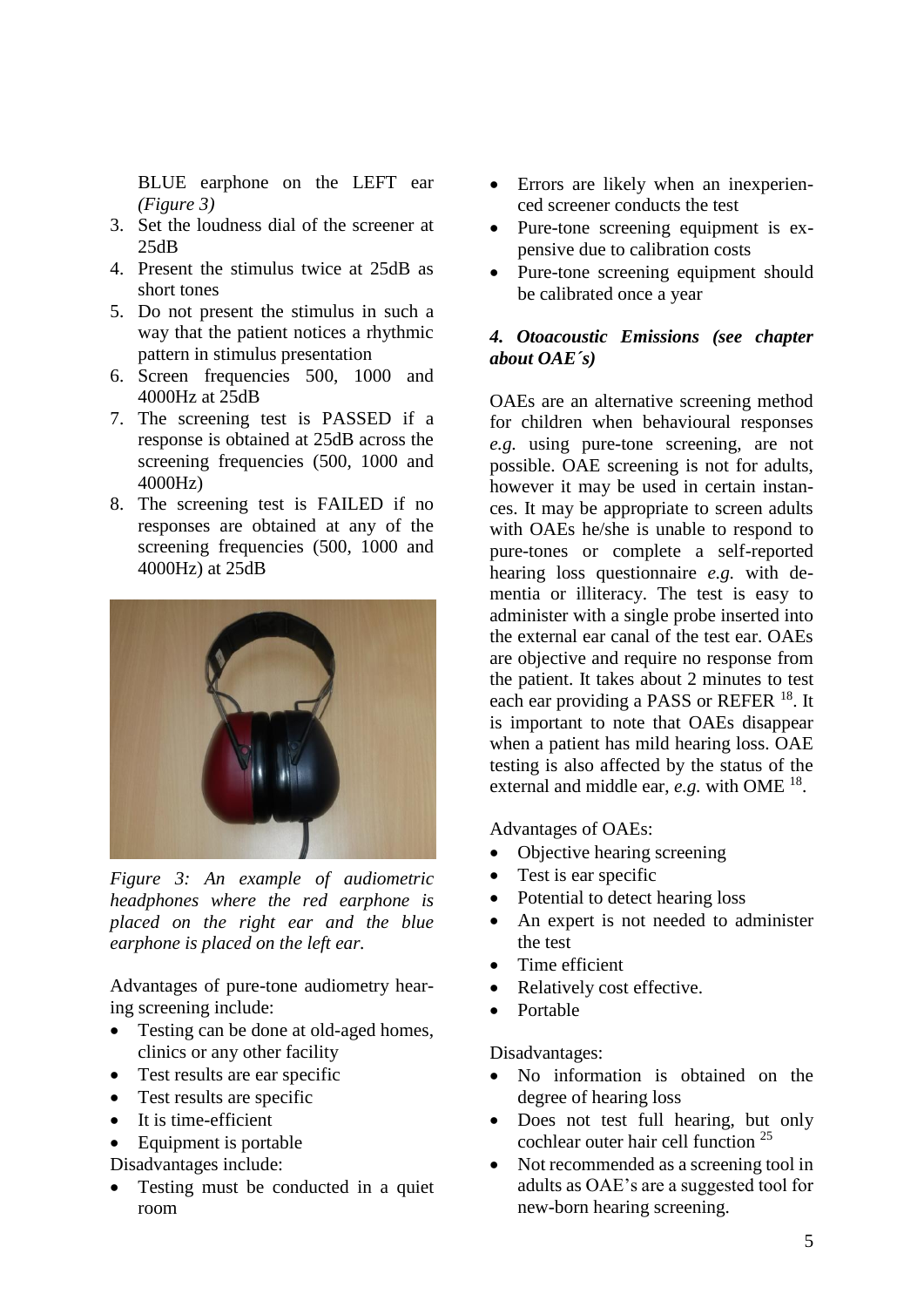### *5. Telephone based speech-in-noise hearing screening*

Speech-in-noise hearing screening tests, especially the digits-triplet speech-in-noise hearing screening test, have been developed and widely deployed over the past 10yrs as an easy and accessible test. The digit-triplet telephone based test is available to anyone with access to a landline telephone or cellular phone. The test is conducted by administering a fixed background noise with three pre-recorded digits  $(0 - 9)$ randomly presented in the presence of the noise. The individual responds by entering the digits on the telephone keypad. If the digits are entered correctly, the intensity of the digits is decreased automatically. When the digits are entered incorrectly, the intensity of the digits is increased automatically. The test takes approximately 3 minutes to complete and provides a PASS or REFER upon completion. The digittriplet speech-in-noise tests have become popular in deve-loped countries such as the USA, Australia, and Europe, and have been developed in different languages. The digittriplet screening test also has the added benefit that it provides information on how a person understands speech in background noise <sup>2,22,26,27,28</sup>.

Advantages of digit-triplet speech-in-noise hearing screening tests:

- Evaluates an everyday speech-in-noise environment
- Test is specific
- Anyone with a landline telephone or cellular phone can access it
- Is an automatic test; therefore a layperson can administer it
- Time-efficient
- Cost effective

Disadvantages:

- Speech may sound distorted over the telephone
- Not available in all countries

#### **Summary**

Approximately one-third of the adult population >65 years has hearing loss. Early rehabilitation of an adult hearing loss could positively influence a person's social interactions and be of importance for alertness and mental health. Adult hearing screening is an important way to provide early detection at facilities such as clinics and nursing homes.

A successful adult hearing screening program follows pre-specified guidelines and requires appropriate staff training. Currently self-reported hearing loss questionnaires and pure-tone screening are recommended as the most appropriate adult hearing screening tools.

# **References**

- 1. Kochkin S. MarkeTrak VII: Obstacles to adult non-user adoption of hearing aids. *Hear J* 2007; *60:*24-50
- 2. Watson CS, Kidd GR, Miller JD, Smits C, Humes LE. Telephone screening tests for functionally impaired hearing: Current use in seven countries and development of a US version. *J Am Acad Audiol* 2012; 23:757-767
- 3. World Health Organization. WHO: Multi-country assessment of national capacity to provide hearing care 2013. [http://www.who.int/pbd/publications/](http://www.who.int/pbd/publications/WHOReportHearingCare_Englishweb.pdf?ua=1) [WHOReportHearingCare\\_Englishweb.](http://www.who.int/pbd/publications/WHOReportHearingCare_Englishweb.pdf?ua=1) [pdf?ua=1](http://www.who.int/pbd/publications/WHOReportHearingCare_Englishweb.pdf?ua=1)
- 4. World Health Organization. WHO: Millions of people in the world have hearing loss that can be treated or prevented 2013. [http://www.who.int/pbd/deafness/news](http://www.who.int/pbd/deafness/news/Millionslivewithhearingloss.pdf) [/Millionslivewithhearingloss.pdf](http://www.who.int/pbd/deafness/news/Millionslivewithhearingloss.pdf)
- 5. Gates GA, Mills JH. Presbycusis. *The Lancet Seminars* 2005; 366:1111-1120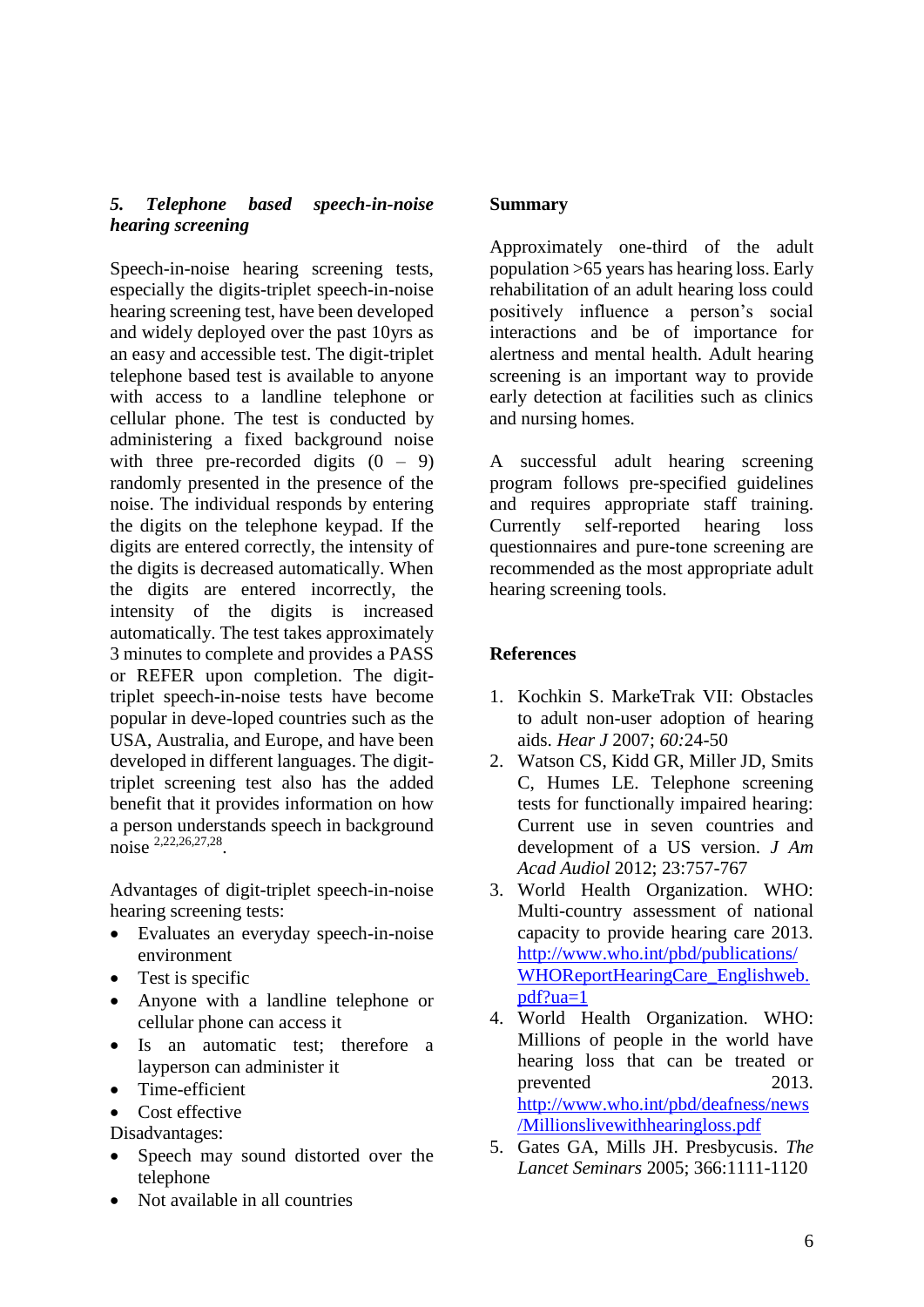- 6. American Speech-Language-Hearing Association. ASHA: Types, degrees and configuration of hearing loss 2011. [http://www.asha.org/uploadedFiles/AI](http://www.asha.org/uploadedFiles/AIS-Hearing-Loss-Types-Degree-Configuration.pdf) [S-Hearing-Loss-Types-Degree-](http://www.asha.org/uploadedFiles/AIS-Hearing-Loss-Types-Degree-Configuration.pdf)[Configuration.pdf](http://www.asha.org/uploadedFiles/AIS-Hearing-Loss-Types-Degree-Configuration.pdf)
- 7. World Health Organization. WHO: Prevention of noise induced hearing loss 1997. [http://www.who.int/pbd/deafness/en/no](http://www.who.int/pbd/deafness/en/noise.pdf) [ise.pdf](http://www.who.int/pbd/deafness/en/noise.pdf)
- 8. World Health Organization. WHO: Report of an informal consultation on strategies for prevention of hearing impairment from ototoxic drugs 1994. [http://www.who.int/pbd/deafness/ototo](http://www.who.int/pbd/deafness/ototoxic_drugs.pdf) [xic\\_drugs.pdf](http://www.who.int/pbd/deafness/ototoxic_drugs.pdf)
- 9. Arlinger S. Negative consequences of uncorrected hearing loss – a review. *Int J Audiol* 2003; 42: 2S17-2S20
- 10. Lin, F. R., Metter, E. J., O'Brien, R. J., Resnick, S. M., Zonderman, A. B., & Ferrucci, L. (2011). Hearing loss and incident dementia. *Arch Neurol; 68:-* 214–20
- 11. Gagné J-P, Southall K, Jennings M B. [Stigma and self-stigma associated with](http://www.hearingreview.com/issues/articles/2011-08_02.asp)  [acquired hearing loss in adults.](http://www.hearingreview.com/issues/articles/2011-08_02.asp) *Hearing Review* 2011*, 18*(8), 16–22
- 12. Saunders GH, Echt K. [Dual sensory](http://leader.pubs.asha.org/article.aspx?articleid=2279013)  [impairment in an aging population.](http://leader.pubs.asha.org/article.aspx?articleid=2279013) *The ASHA Leader* 2011*; 16*(3):5-7
- 13. Boothroyd A. Adult aural rehabilitation: What is it and does it work? *Trends Amplif* 2007; 11(2):63-71
- 14. Kramer SE, Allessie GH, Dondorp AW, Zekveld AA, Kapteyn TS. A home [education program for older adults with](http://www.ncbi.nlm.nih.gov/pubmed?term=hearing%20loss%20and%20significant%20others%2C%20kramer)  [hearing impairment and their significant](http://www.ncbi.nlm.nih.gov/pubmed?term=hearing%20loss%20and%20significant%20others%2C%20kramer)  [others: A randomized trial evaluating](http://www.ncbi.nlm.nih.gov/pubmed?term=hearing%20loss%20and%20significant%20others%2C%20kramer)  short- [and long-term effects.](http://www.ncbi.nlm.nih.gov/pubmed?term=hearing%20loss%20and%20significant%20others%2C%20kramer) 2005 *Int J Audiol; 44*: 255–64
- 15. Kiessling J, Pichora-Fuller MK, Gatehouse S, Stephens D, Arlinger S, Chisobn T, *et al*. Candidature for and delivering of audiological services: Special needs of older people. *Int J Audiol* 2003; *42*: 2S92-2S101
- 16. Swanepoel D, Eikelboom RH, Hunters ML, Friedland PL, Atlas MD. Selfreported hearing loss in baby boomers from the busselton healthy ageing study: Audiometric correspondence and predictive value. *J Am Acad Audiol*  2003; 24:514-21
- 17. Willot JF. *Aging and the auditory system: Anatomy, Physiology and Psychophysics* 1991*.* Singular Press. San Diego
- 18. American Speech-Language-Hearing Association. ASHA: Guidelines for Audiologic Screening 1997. [http://www.asha.org/docs/html/GL199](http://www.asha.org/docs/html/GL1997-00199.html#sec1.1.3) [7-00199.html#sec1.1.3](http://www.asha.org/docs/html/GL1997-00199.html#sec1.1.3)
- 19. Yueh B, Collins MP, Pamela ES, Heagerty PJ, Liu C, Boyko EJ et al. Screening for Auditory Impairment – Which Hearing Assessment Test (SAI-WHAT): RCT design and baseline characteristics. *Contemp Clin Trials* 2007; 28:303-15
- 20. Missouri Department of Health and Senior Services. Guidelines for hearing screening in the school setting 2015. [http://health.mo.gov/living/families/sch](http://health.mo.gov/living/families/schoolhealth/pdf/HearingScreeningGuidelines.pdf) [oolhealth/pdf/HearingScreeningGuideli](http://health.mo.gov/living/families/schoolhealth/pdf/HearingScreeningGuidelines.pdf) [nes.pdf](http://health.mo.gov/living/families/schoolhealth/pdf/HearingScreeningGuidelines.pdf)
- 21. World Health Organization. WHO: Prevention of blindness and deafness 2012. [http://www.who.int/pbd/deafness/facts/](http://www.who.int/pbd/deafness/facts/en/) [en/](http://www.who.int/pbd/deafness/facts/en/)
- 22. Smits C, Goverts T, Festern JM. The digits-in-noise test: Assessing auditory speech recognition abilities in noise. *J Acoust Soc Am* 2013; 133:1693-1706
- 23. Deepthi R & Kasthuri A. Validation of the use of self-reported hearing loss and the Hearing Handicap Inventory for elderly among rural Indian elderly population. *Arch Gerontol Geriatr* 2012; 55:762-7
- 24. Demers K. Hearing screening in older adults. The Heartford Institute for Geriatric Nursing, No 12 (2013)